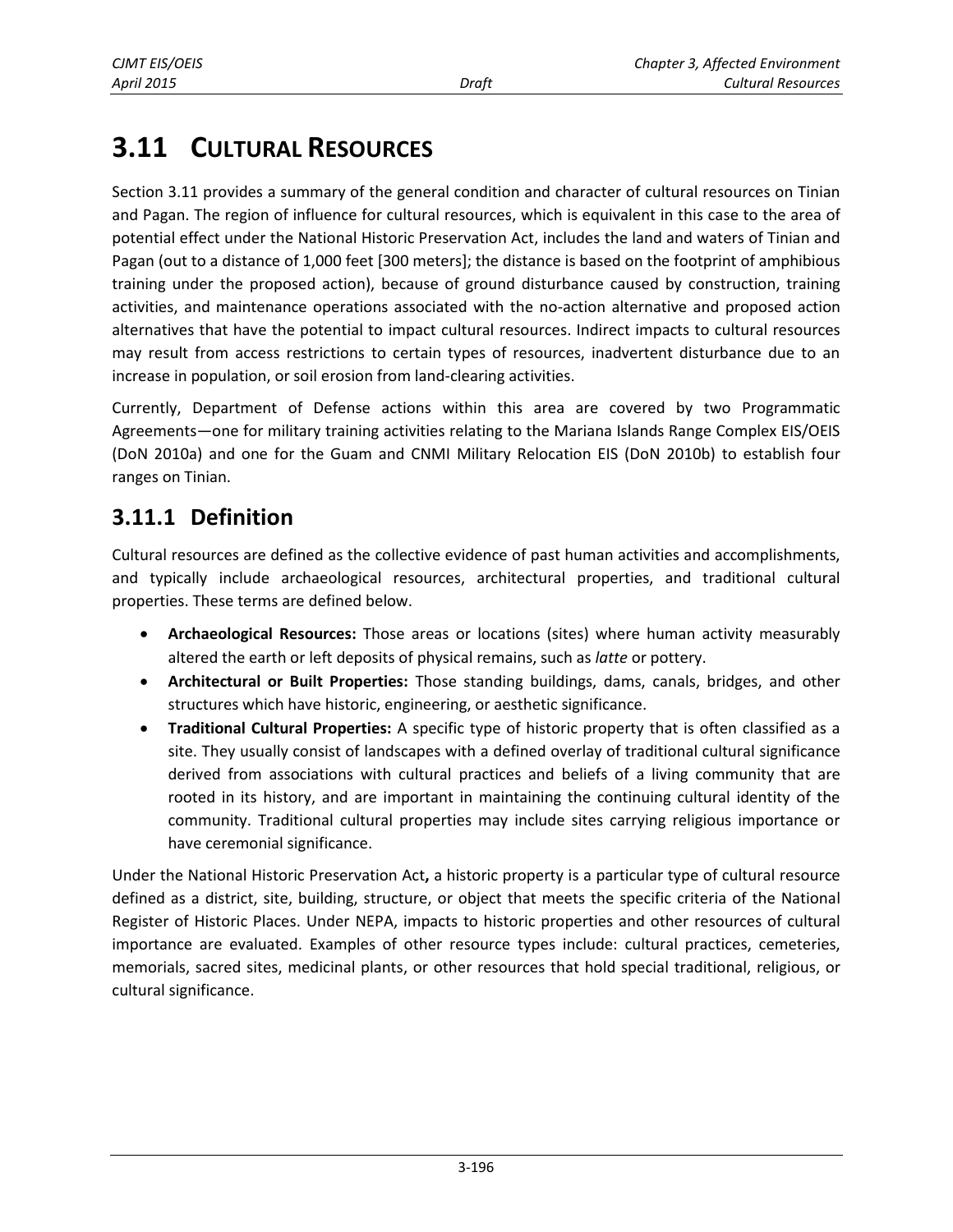# **3.11.2 Regulatory Framework**

A brief listing of the regulatory framework governing cultural resources follows and is described in greater detail in Appendix N, *Cultural Resources Technical Memo*. A complete listing of applicable regulations is provided in Appendix E, *Applicable Federal and Local Regulations*.

- Abandoned Shipwreck Act, 43 U.S. Code § 2101-2106
- Historic Sites Act, 16 U.S. Code § 461-467
- National Historic Preservation Act, 54 U.S. Code 300101 et seq.
- Sunken Military Craft Act of 2004, 10 U.S. Code 113-118
- Determinations of Eligibility for Inclusion in the National Register of Historic Places (36 CFR 63)
- National Historic Landmarks Program (36 CFR 65)
- Curation of Federally-Owned and Administered Archeological Collections (36 CFR 79)
- Protection of Historic Properties (36 CFR 800)
- **•** Preservation of American Antiquities (43 CFR 3)
- Executive Order 11593, Protection and Enhancement of the Cultural Environment
- Executive Order 13287, Preserve America

# **3.11.3 Methodology**

The process for identifying and evaluating historic properties is established under the National Historic Preservation Act and other laws and regulations. National Historic Preservation Act Section 106 regulations direct federal agencies to make reasonable and good faith efforts to identify historic properties (36 CFR § 800.4(b)(1)) in regards to a proposed action. Agencies are to take into account past planning, research and studies; the magnitude and nature of the action and the degree of federal involvement; the nature and extent of potential effects on historic properties; and the likely nature and location of historic properties within areas that may be affected.

For this EIS/OEIS, the DoN used a combination of methods (i.e., archival research, ground surveys, archaeological and architectural surveys, ethnography and oral histories) to identify historic properties and other cultural resources described in [Section 3.11.1](#page-0-0)*, Definition,* and analyze potential impacts for each alternative. The DoN reviewed previous studies to identify existing information on historic properties and resources of cultural importance within the area of potential effect and identified the locations that would require additional study. Additional surveys and archival and oral history studies were conducted as part of this EIS/OEIS.

## **3.11.4 Tinian**

The Tinian region of influence includes the Military Lease Area and adjacent submerged lands, and improvement areas north of Tinian International Airport, at the Port of Tinian, and access roads from the Port of Tinian to the Military Lease Area. A summary of the prehistory and history of Tinian is included in Appendix N, *Cultural Resources Technical Memo.* A general timeline of major historic events is included in [Figure 3.11-1.](#page-2-0)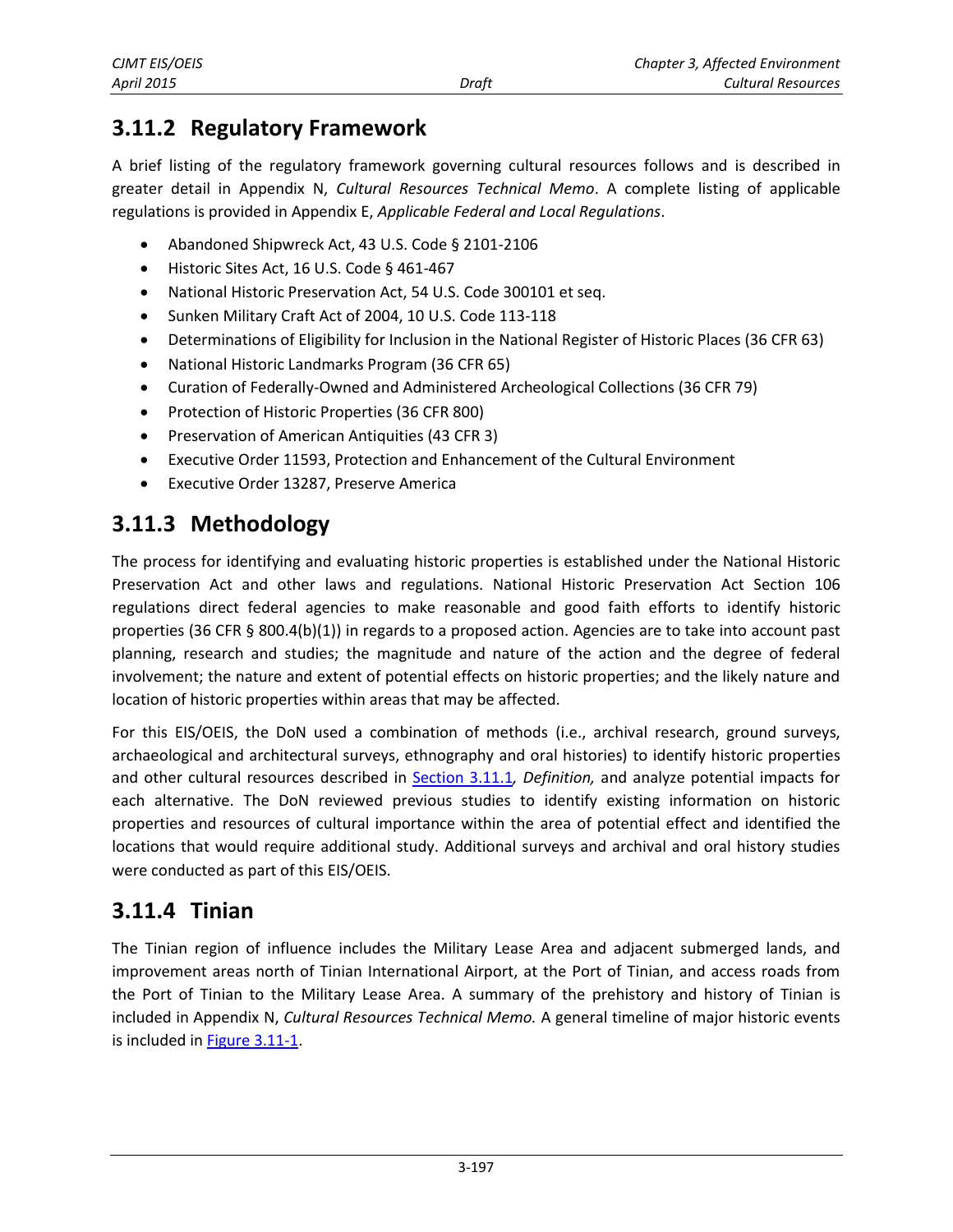<span id="page-2-0"></span>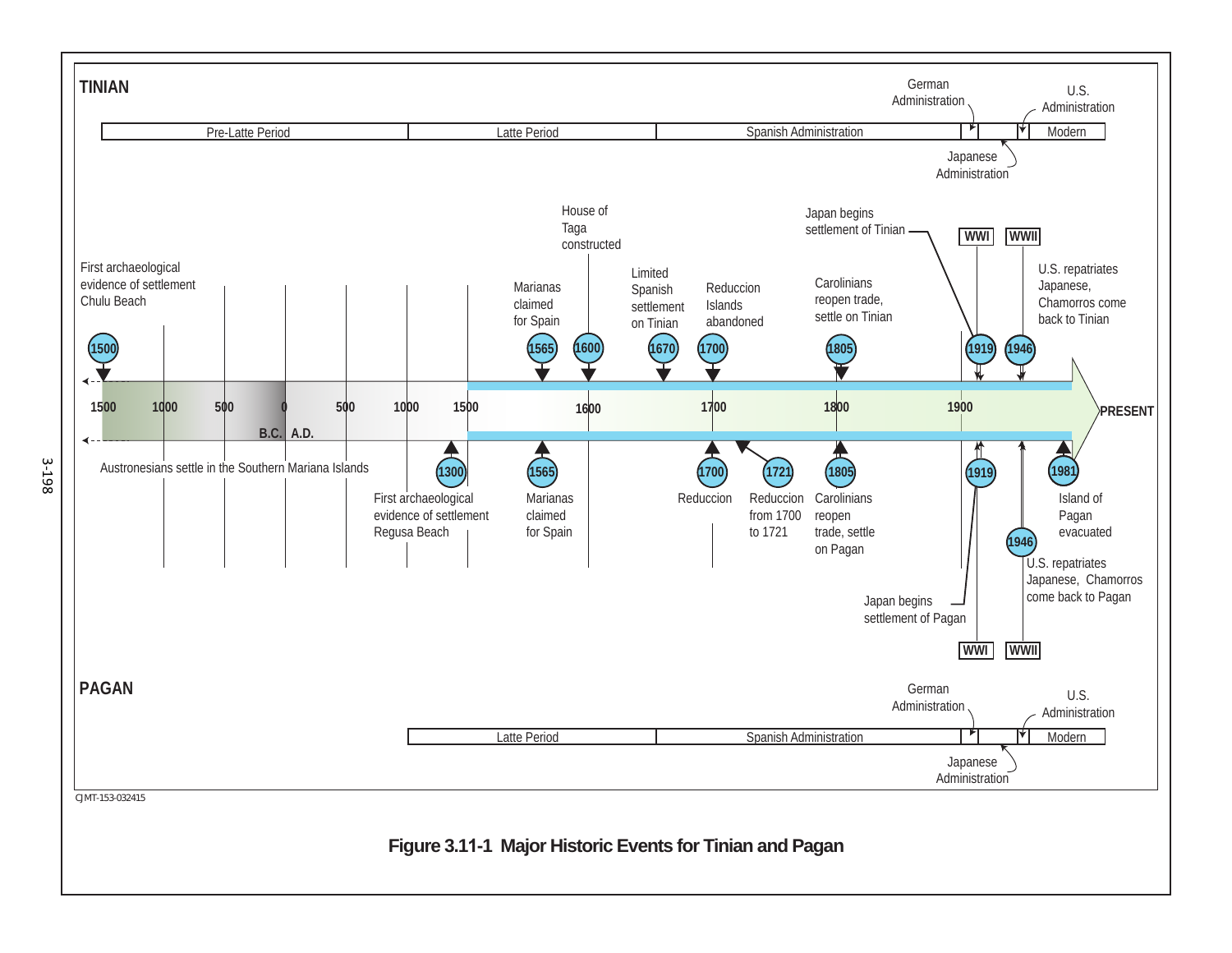### **3.11.4.1 Previous Cultural Resource Studies and Recorded Resources**

#### **3.11.4.1.1 Military Lease Area**

Our analysis identified 52 cultural resource investigations in the Military Lease Area, north of Tinian International Airport, and the Port of Tinian improvements area. These include archaeological assessments, Phase I surveys, Phase II testing, data recovery excavations, architectural surveys, and traditional cultural property studies, as well as a cultural landscape study. Testing and/or intensive excavation have been part of nine major studies. Extensive research of archives in the U.S., Japan, and Micronesia, including references to collections of historical maps and photographs, supplemented the intensive excavation. Appendix N, *Cultural Resources Technical Memo,* provides specific detail on these studies and the resources recorded.

Approximately 98% of the Military Lease Area has been surveyed for archaeological resources with only a portion of the property leased by the International Broadcasting Bureau on the western side of the island, yet to be surveyed. Previous studies identified 356 archaeological sites; of these, 2 are listed in the National Register of Historic Places (North Field National Historic Landmark and the Unai Dankulo petroglyphs) and 319 are considered eligible for listing in the National Register of Historic Places. These include Pre-Contact *latte* sites; most of the Japanese Administration sites such as shrines, defensive caves, farmsteads, and internment camps; World War II sites; and petroglyphs. There are no intact buildings within the Military Lease Area that retain architectural integrity. There are only remnant structures associated with pre-war Japanese farmsteads and World War II Japanese and American military structures. As such, these structures are considered archaeological resources.

North Field, the landing beaches, and Ushi Point were collectively designated a National Historic Landmark for their role in World War II. The landmark comprises structures and structural remains, four runways and sites used to assemble and load the atomic bombs that were dropped on Hiroshima and Nagasaki [\(Figure 3.11-2\)](#page-4-0). As defined by the National Register nomination form (Thompson 1984), the National Historic Landmark boundaries include 26 recorded archaeological sites; however only a few of the features within the National Historic Landmark are considered to be contributing features to the Landmark [\(Table 3.11-1\)](#page-3-0). The entire National Historic Landmark is within the area of potential effects and impacts to any contributing features of the National Historic Landmark would be considered an impact the integrity of the National Historic Landmark over all.

<span id="page-3-0"></span>

| <b>Contributing Feature</b>                | <b>Site Number</b>             |  |
|--------------------------------------------|--------------------------------|--|
| Landing Beach White 1                      | TN-1-0074 (landing beach only) |  |
| Landing Beach White 2 and Japanese Pillbox | TN-5/6-0016                    |  |
| North Field Runways, Taxiways, and Service | TN-6-0364 and TN-6-0402        |  |
| Aprons                                     |                                |  |
| <b>Air Operations Building</b>             |                                |  |
| <b>Two Air Raid Shelters</b>               | TN-6-0364                      |  |
| Japanese Service Apron                     |                                |  |
| Air Administration Building                |                                |  |

**Table 3.11-1. Contributing Features to the North Field National Historic Landmark**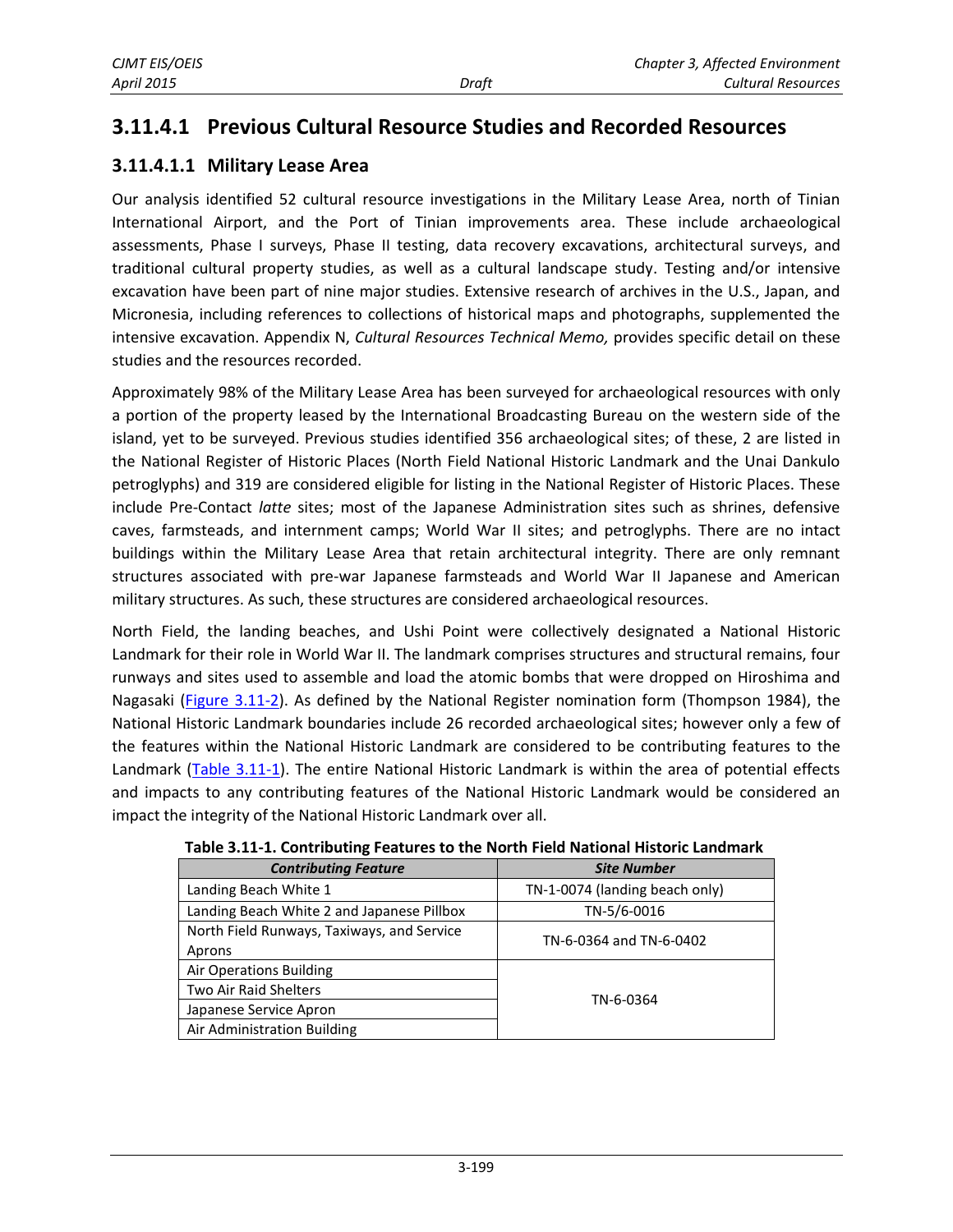<span id="page-4-0"></span>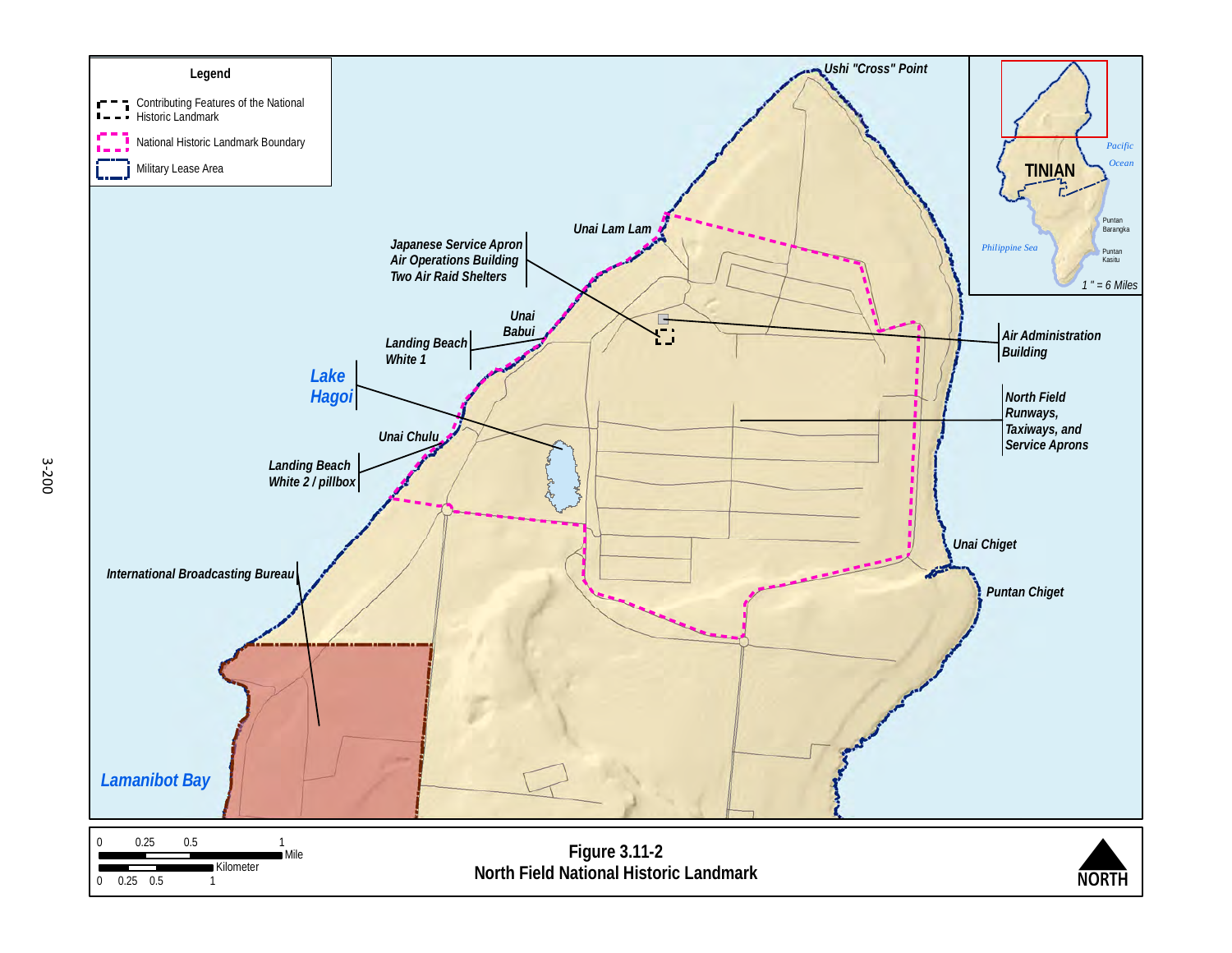| CJMT EIS/OEIS |       | Chapter 3, Affected Environment |
|---------------|-------|---------------------------------|
| April 2015    | Draft | Cultural Resources              |

Potential traditional cultural properties within the Military Lease Area include three beaches: Unai Chulu, Unai Dankulo, and Unai Masalok. Based on discussions from Tinian residents, additional resources such as medicinal plants are collected by cultural practitioners from the native limestone forests within the Military Lease Area (DoN 2014a). Memorials such as the Hinode American Memorial, the Mount Lasso Shrine, the 86th Street Shrine, the NKK Shrine, and the Ushi memorial are also found in the Military Lease Area.

#### **3.11.4.1.2 North of Tinian International Airport**

All of the area north of the Tinian International Airport runways has been surveyed for archaeological resources. Within the Tinian International Airport area, two archaeological sites have been recorded that are considered eligible for listing in the National Register of Historic Places. These include one farm site from the Japanese Administration era and one World War II American military site (West Field) (Dixon and Welch 2002). The area immediately north of Tinian International Airport runways was originally constructed by the Japanese during World War II. The U.S. military expanded the airfield to provide a base to support B-29 operations against Japan in 1945.

#### **3.11.4.1.3 Port of Tinian**

Seventeen studies have been conducted at the Port of Tinian and adjacent areas (see Figure 1, Appendix N, *Cultural Resources Technical Memo).* In 2008, an architectural survey and archival study for the entire Port of Tinian, which included all structures along the wharf or quay, was conducted (Thursby 2010). Some of the port features, including the breakwater, although lacking in architectural integrity, are considered eligible for listing in the National Register of Historic Places as an archaeological site.

In 2014 and 2015, archaeological surveys of the area around the port and adjacent to  $6<sup>th</sup>$  and  $8<sup>th</sup>$ Avenues were completed (DoN 2014a, DoN 2015). Two sites were recorded in the proposed port improvement area and consisted of Japanese tank debris from World War II, World War II-era American Administration concrete pads, and a prehistoric pottery scatter. Because the sites are so deteriorated, they are not eligible for listing in the National Register of Historic Places. Thirteen sites were identified along the proposed road corridors from the Port of Tinian and the Military Lease Area. These include Pre-Contact artifact scatters, concrete foundations, railroad remnants, and World War II defenses. Eight of the sites are eligible for listing in the National Register of Historic Places and five sites are not eligible.

### **3.11.5 Pagan**

The Pagan region of influence includes the island and adjacent submerged lands. This broad area was identified because proposed military training activities could impact cultural resources described in [Section 3.11.1,](#page-0-0) *Definition*, across the island and along the shoreline. A summary of the prehistory and history of Pagan is included in Appendix N, *Cultural Resources Technical Memo.* A general timeline of major historic events is included in [Figure 3.11-1.](#page-2-0)

#### **3.11.5.1 Previous Cultural Resource Studies and Recorded Resources**

Eight cultural resource investigations have been conducted on Pagan; these include a historical overview, intensive and reconnaissance level surveys, limited archaeological excavations, and traditional cultural property studies (see Figure 2 in Appendix N, *Cultural Resources Technical Memo*). Extensive research of archives in the U.S., Japan, and Micronesia, including reviews of collections of historical